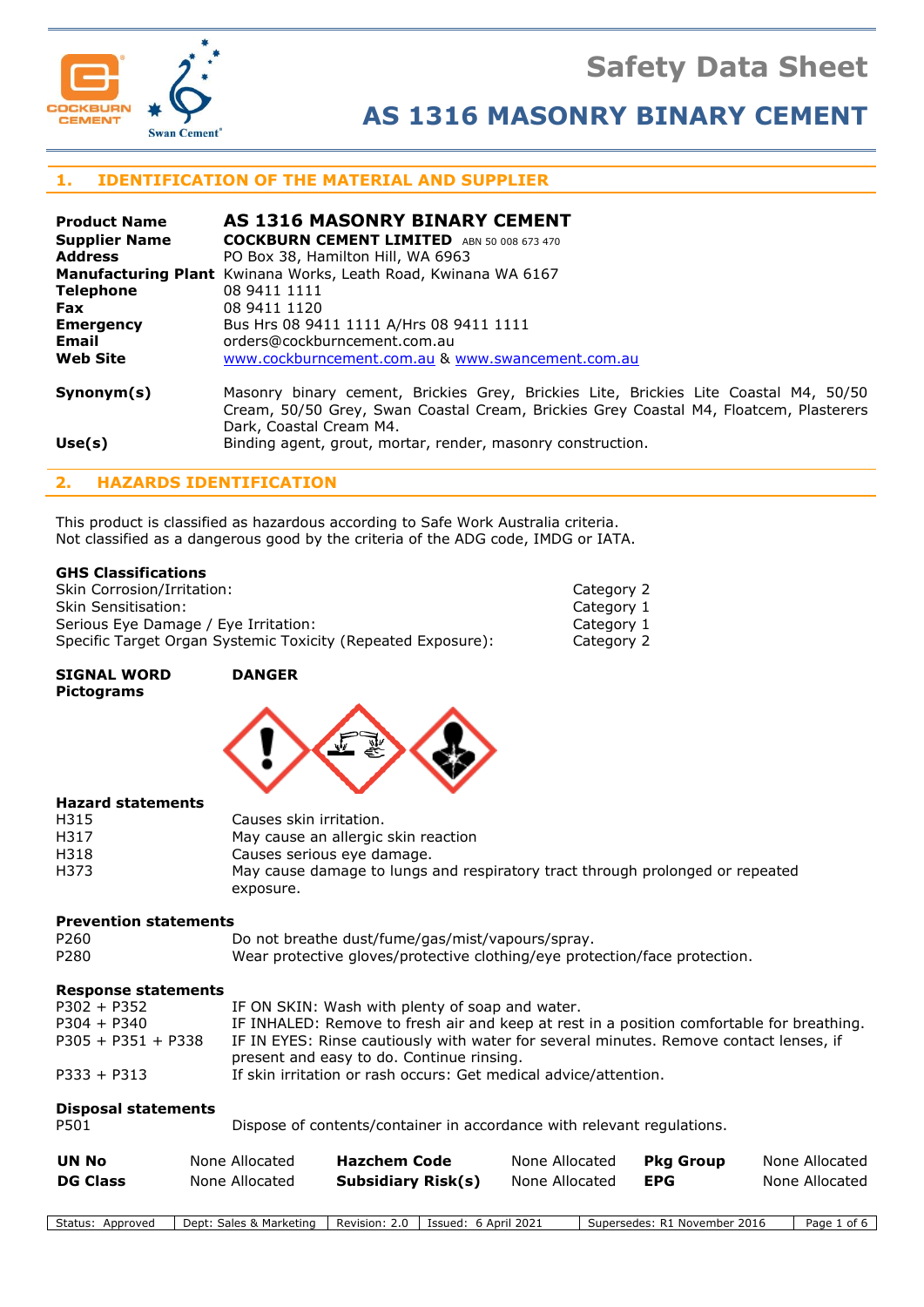

## **AS 1316 MASONRY BINARY CEMENT**

## **3. COMPOSITION/INFORMATION ON INGREDIENTS**

| Ingredient               | <b>Formula</b>                      | Conc.       | CAS No.    |
|--------------------------|-------------------------------------|-------------|------------|
| PORTLAND CEMENT CLINKER  | Not Available                       | 70 - 85%    | 65997-15-1 |
| HYDRATED LIME            | $Ca(OH)_{2}$                        | $10 - 25\%$ | 1305-62-0  |
| *GYPSUM                  | CaSO <sub>4</sub> 2H <sub>2</sub> O | $4 - 8\%$   | 10101-41-4 |
| CHROMIUM (VI) HEXAVALENT | $Cr^{6+}$                           | Trace       | 18540-29-9 |

\*NOTE: Ingredient may contain crystalline silica (CAS No. 14808-60-7).

### **4. FIRST AID MEASURES**

- **Eye** Flush thoroughly with flowing water for at least 15 minutes and seek medical attention if symptoms persist. If wet cement is splashed into the eyes flush thoroughly with flowing water for 15 minutes and seek urgent medical attention.
- **Inhalation** Remove from dusty area to fresh air. If symptoms persist, seek medical attention.
- **Skin** Remove heavily contaminated clothing immediately. Wash off skin thoroughly with water. A shower may be required. Seek medical attention for persistant irritation or burning of the skin
- **Ingestion** Rinse mouth and lips with water. Do not induce vomiting. Give water to drink to dilute stomach contents. If symptoms persist, seek medical attention.
- **Advice to Doctor** Treat symptomatically.
- **First Aid Facilities** Eye wash station.

#### **Additional Information - Aggravated Medical Conditions**

- **Inhalation** Over exposure resulting from prolonged and repeated inhalation of dust containing crystalline silica can cause bronchitis, silicosis (scarring of the lung.) It may also increase the risk of scleroderma (a disease affecting the connective tissue of the skin, joints, blood vessels and internal organs) and lung cancer. Epidemiological studies have shown that smoking increases the risk of bronchitis, silicosis (scaring of the lung) and lung cancer in persons exposed to crystalline silica.
- **Skin** Prolonged and repeated skin contact with cement in wet concrete, mortars and slurries may result in irritant dermatitis or alkaline burns.
- **Eye I**rritating to the eye. If wet cement is splashed into the eye alkaline burns can cause permanent damage.

#### **5. FIRE FIGHTING**

| Flammability              | Non-flammable. Does not support combustion of other materials.        |
|---------------------------|-----------------------------------------------------------------------|
| <b>Fire and Explosion</b> | No fire or explosion hazard exists.                                   |
| Extinguishing             | Non-flammable; use suitable extinguishing agent for surrounding fire. |
| <b>Hazchem Code</b>       | None.                                                                 |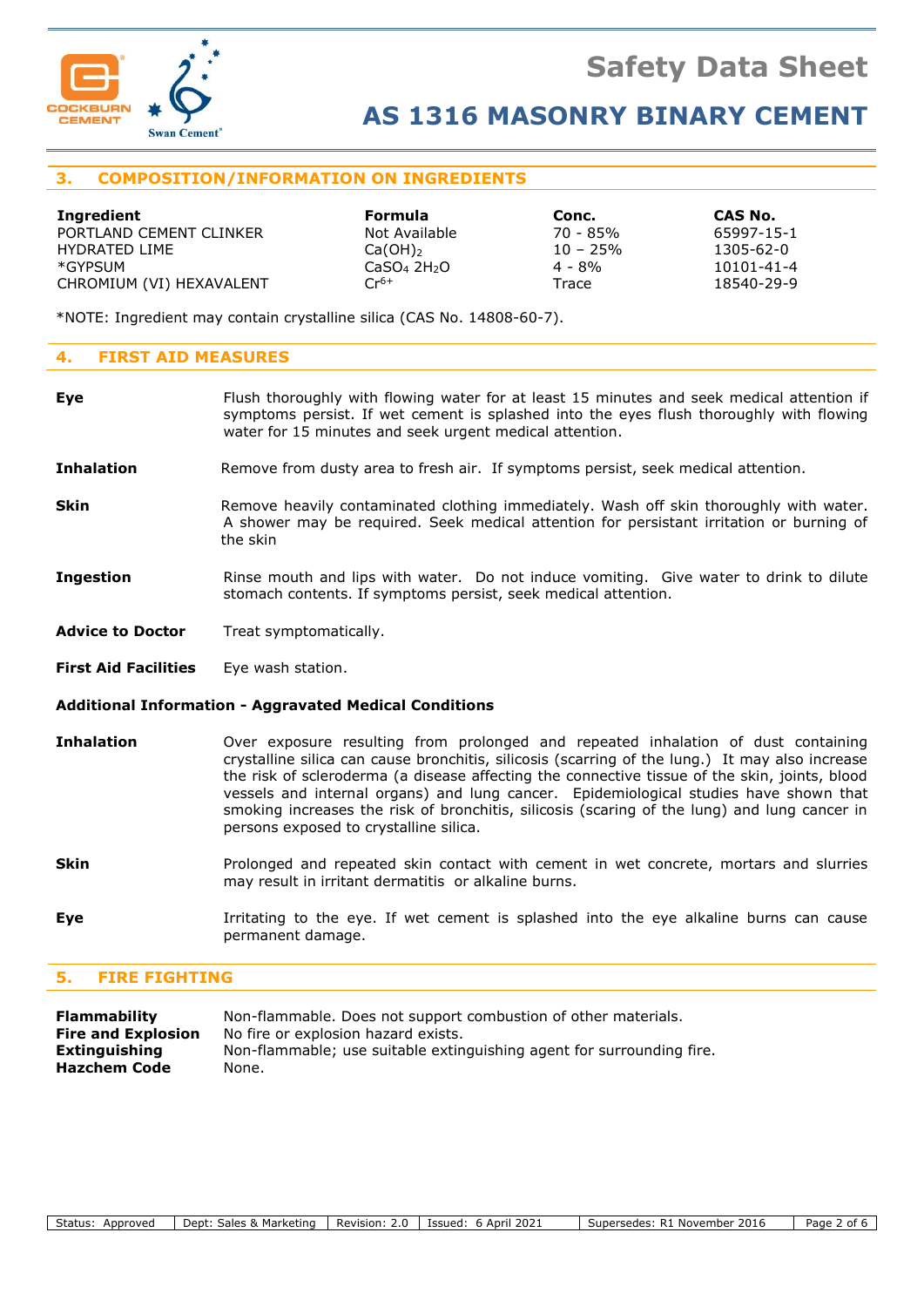

## **AS 1316 MASONRY BINARY CEMENT**

## **6. ACCIDENTAL RELEASE MEASURES**

| <b>Spillage</b>   | If spilt (bulk), contact emergency services if appropriate. Wear dust-proof goggles,<br>PVC/rubber gloves, a Class P2 respirator (where an inhalation risk exists), coveralls and<br>rubber boots. Clear area of all unprotected personnel. Prevent spill entering drains or<br>waterways. Collect and place in sealable containers for disposal or reuse. Avoid<br>generating dust. |
|-------------------|--------------------------------------------------------------------------------------------------------------------------------------------------------------------------------------------------------------------------------------------------------------------------------------------------------------------------------------------------------------------------------------|
| <b>Emergency</b>  | Follow safety requirements for personal protection under Section 8 Exposure                                                                                                                                                                                                                                                                                                          |
| <b>Procedures</b> | Controls/Personal Protection.                                                                                                                                                                                                                                                                                                                                                        |

#### **7. HANDLING AND STORAGE**

**Storage** Store off the floor in the original bags in a cool, dry, well ventilated area, removed from excessive moisture and heat. Ensure packages are adequately labelled, protected from physical damage and sealed when not in use.

Handling **Before use carefully read the product label.** Use of safe work practices are recommended to avoid eye or skin contact and inhalation. Observe good personal hygiene, including washing hands before eating. Prohibit eating, drinking, and smoking in contaminated areas.

#### **Property/** Refer to Section 13. **Environmental**

## **8. EXPOSURE CONTROLS/PERSONAL PROTECTION**

| <b>Ventilation</b>                  | Do not inhale dust/powder. Use with adequate ventilation. Where a dust inhalation<br>hazard exists, mechanical extraction ventilation is recommended. Maintain dust levels<br>below the recommended exposure standard.                                                                                                                                                                                                                                                                                        |
|-------------------------------------|---------------------------------------------------------------------------------------------------------------------------------------------------------------------------------------------------------------------------------------------------------------------------------------------------------------------------------------------------------------------------------------------------------------------------------------------------------------------------------------------------------------|
| <b>Exposure</b><br><b>Standards</b> | CALCIUM HYDROXIDE (1305-62-0)<br>ES-TWA: 5 mg/m <sup>3</sup> (Respirable Dust)<br>CHROMIUM (VI) HEXAVALENT(18540-29-9)<br>ES-TWA: 0.05 mg/m <sup>3</sup> (Chromium VI compounds)<br>GYPSUM (10101-41-4)<br>ES-TWA: 10 mg/m <sup>3</sup> (Respirable Dust)<br>PORTLAND CEMENT (65997-15-1)<br>ES-TWA: 10 mg/m <sup>3</sup> (Respirable Dust)<br>SILICA, CRYSTALLINE - QUARTZ (14808-60-7)<br>ES-TWA: $0.05 \text{ mg/m}^3$ (Respirable Dust).<br>Under Model WHS Law adopted in most Australian jurisdictions. |
| <b>PPE</b>                          | Wear dust-proof goggles and rubber or PVC gloves. Where an inhalation risk exists, wear<br>a Class P2 respirator. If there is potential for prolonged and/or excessive skin contact,<br>wear coveralls. At high dust levels, wear a Class P3 respirator or a Powered Air Purifying<br>Respirator (PAPR) with Class P3 filter.                                                                                                                                                                                 |

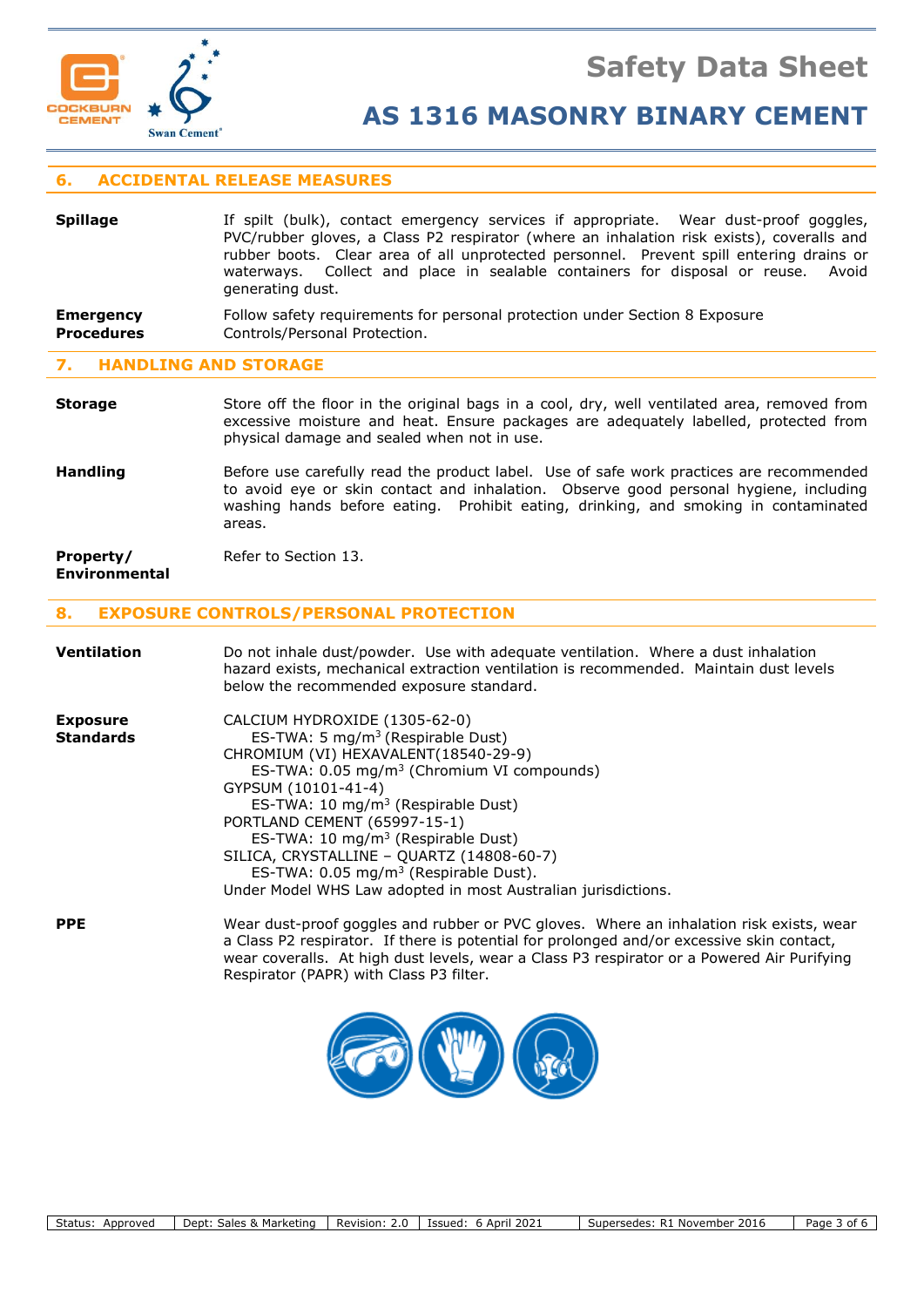

## **9. PHYSICAL AND CHEMICAL PROPERTIES**

| <b>Appearance</b>       | Fine powder ranging in<br>colour from grey to off-white            | <b>Solubility (water)</b>    | Slight, hardens on<br>mixing with water |
|-------------------------|--------------------------------------------------------------------|------------------------------|-----------------------------------------|
| <b>Odour</b>            | <b>Odourless</b>                                                   | <b>Specific Gravity</b>      | $2.5$ to $3.2$                          |
| рH                      | Approximately 12 (Alkaline)                                        | % Volatiles                  | Not Available                           |
| <b>Vapour Pressure</b>  | Not Available                                                      | <b>Flammability</b>          | Non Flammable                           |
| <b>Vapour Density</b>   | Not Available                                                      | <b>Flash Point</b>           | Not Relevant                            |
| <b>Boiling Point</b>    | Not Available                                                      | <b>Upper Explosion Limit</b> | Not Relevant                            |
| <b>Melting Point</b>    | $>1200^{\circ}$ C                                                  | <b>Lower Explosion Limit</b> | Not Relevant                            |
| <b>Evaporation Rate</b> | Not Available                                                      | <b>Autoignition</b>          | Not Available                           |
|                         |                                                                    | <b>Temperature</b>           |                                         |
| <b>Bulk Density</b>     | 1000 - 1600 kg/m3                                                  |                              |                                         |
| <b>Particle Size</b>    | 0 - 20% of particles are $<$ 7 $\mu$ m, ie in the respirable range |                              |                                         |

## **10. STABILITY AND REACTIVITY**

| <b>Chemical Stability</b>                        | Chemically Stable                                                                                                                                                                      |
|--------------------------------------------------|----------------------------------------------------------------------------------------------------------------------------------------------------------------------------------------|
| <b>Conditions to Avoid</b> Keep free of moisture |                                                                                                                                                                                        |
| <b>Incompatible</b><br><b>Materials</b>          | Incompatible with oxidising agents (e.g. hypochlorites), ethanol, acids (e.g. hydrofluoric<br>acid) and interhalogens (e.g. chlorine trifluoride). Water contact may increase product. |
| <b>Decomposition</b><br><b>Products</b>          | Unlikely to evolve toxic gases when heated to decomposition.                                                                                                                           |
|                                                  |                                                                                                                                                                                        |

#### **Hazardous Reactions** None

## **11. TOXICOLOGICAL INFORMATION**

| <b>Acute Toxicity</b> |  | No known toxicity data available for this product. |
|-----------------------|--|----------------------------------------------------|
|-----------------------|--|----------------------------------------------------|

- **Eye I**rritant upon contact with powder/dust. Over exposure may result in pain, redness, corneal burns, and ulceration with possible permanent damage.
- **Inhalation** Slightly corrosive. Irritating to the respiratory system, causing coughing and sneezing. Over exposure may result in severe mucous membrane irritation and bronchitis. Hexavalent chromium is reported to cause respiratory sensitisation, however due to the trace amount present, a hazard is not anticipated under normal conditions of use. Crystalline silica can cause silicosis (lung disease) with chronic over exposure, however due to low levels present and product application, adverse health effects are not anticipated.
- **Skin** Irritating to the skin. Prolonged and repeated contact with powder or wetted form may result in skin rash, dermatitis, and sensitisation.
- **Ingestion** Slightly corrosive. Ingestion may result in burns to the mouth and throat, with vomiting and abdominal pain. Due to product form, ingestion is not considered a likely exposure route.
- **Mutagenicity** Insufficient data available for this product to classify as a mutagen.
- **Carcinogenicity** Masonry Binary Cements are not classified as a carcinogen by NOHSC. Crystalline silica and hexavalent chromium compounds are classified as carcinogenic to humans (IARC Group 1), however due to low levels present and product application, the criteria for classification is not met.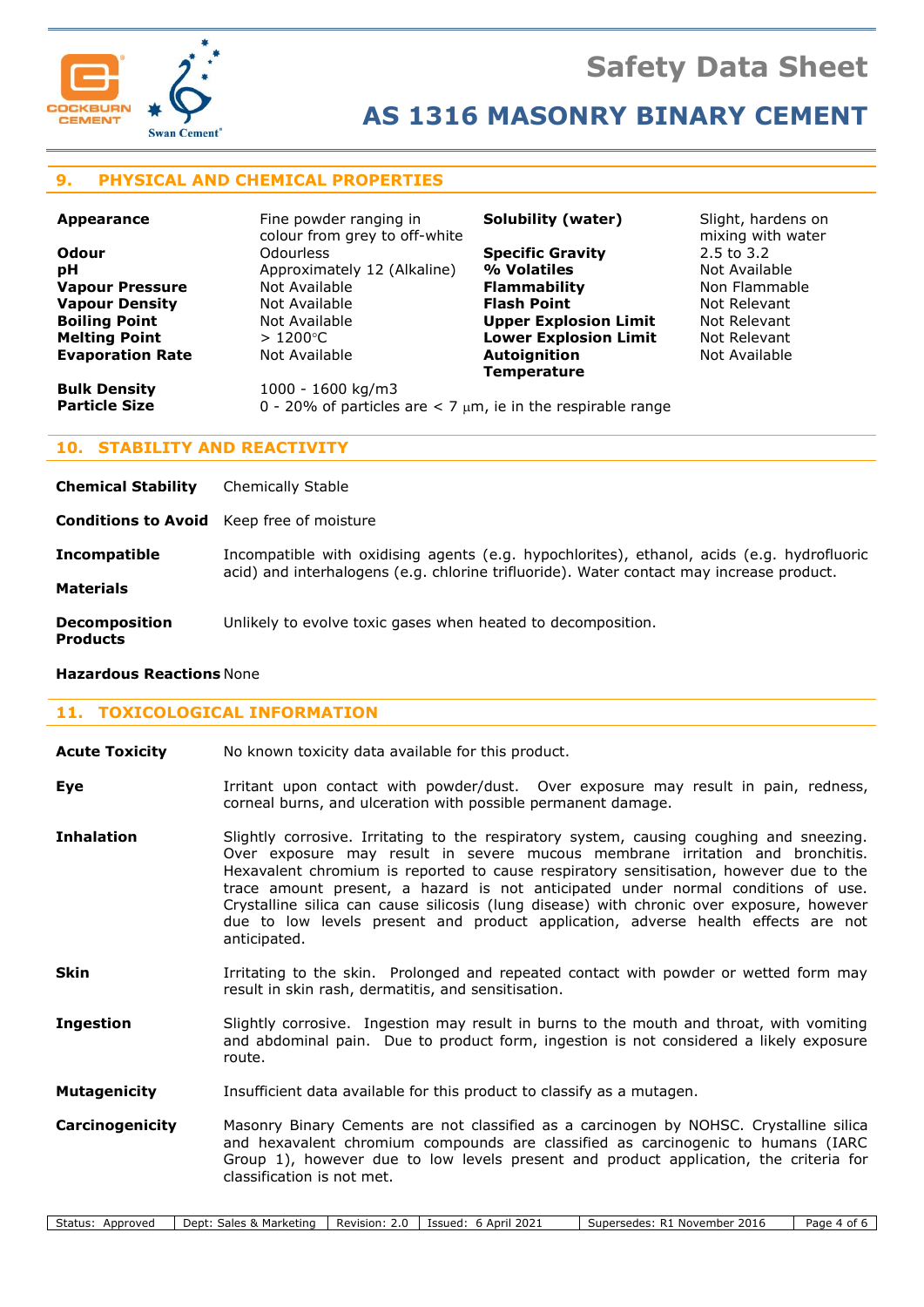

**Degradability**

## **AS 1316 MASONRY BINARY CEMENT**

## **12. ECOLOGICAL INFORMATION**

| Toxicity | Product forms an alkaline slurry when mixed with water. This product is non-toxic to |
|----------|--------------------------------------------------------------------------------------|
|          | aquatic life forms when present in cured solid form.                                 |

**Persistence &** Product is persistent and would have a low degradability.

**Mobility in soil** A low mobility would be expected in a landfill situation.

#### **13. DISPOSAL CONSIDERATIONS**

Waste Disposal Reuse or recycle where possible. Alternatively, ensure product is covered with moist soil to prevent dust generation and dispose of to an approved landfill site. Contact the manufacturer for additional information.

Legislation **Dispose of in accordance with relevant local legislation.** Keep out of sewer and stormwater drains.

### **14. TRANSPORT INFORMATION**

Only classified as a dangerous good when transported by air (ADG Code).

Transport is by rail or road in bulk or bag form.

Drivers of trucks transporting bagged product should ensure that the bags are properly restrained.

#### **IATA (INTERNATIONAL AIR TRANSPORT ASSOCIATION)**

| <b>Shipping Name</b> | None Allocated |                     |                |            |                |
|----------------------|----------------|---------------------|----------------|------------|----------------|
| <b>UN No</b>         | None Allocated | <b>Hazchem Code</b> | None Allocated | Pka Group  | None Allocated |
| <b>DG Class</b>      | None Allocated | Subsidiary Risk(s)  | None Allocated | <b>EPG</b> | None Allocated |

#### **15. REGULATORY INFORMATION**

| Poison          | A poison schedule number has not been allocated to this product using the criteria in the |
|-----------------|-------------------------------------------------------------------------------------------|
| <b>Schedule</b> | Standard for the Uniform Scheduling of Drugs and Poisons (SUSDP).                         |
| <b>AICS</b>     | All chemicals listed on the Australian Inventory of Chemical Substances (AICS).           |

#### **16. OTHER INFORMATION**

**Additional** CEMENT CONTACT DERMATITIS: Individuals using wet cement, mortar, grout, or concrete **Information** could be at risk of developing cement dermatitis. Symptoms of exposure include itchy, tender, swollen, hot, cracked, or blistering skin with the potential for sensitisation. The dermatitis is due to the presence of soluble (hexavalent) chromium.

> IARC – GROUP 1 – PROVEN HUMAN CARCINOGEN. This product contains an ingredient for which there is sufficient evidence to have been classified by the International Agency for Research into Cancer as a human carcinogen. The use of products known to be human carcinogens should be strictly monitored and controlled.

> RESPIRATORS: In general, the use of respirators should be limited and engineering controls employed to avoid exposure. If respiratory equipment must be worn ensure correct respirator selection and training is undertaken. Remember that some respirators may be extremely uncomfortable when used for long periods. The use of air powered or air supplied respirators should be considered where prolonged or repeated use is necessary.